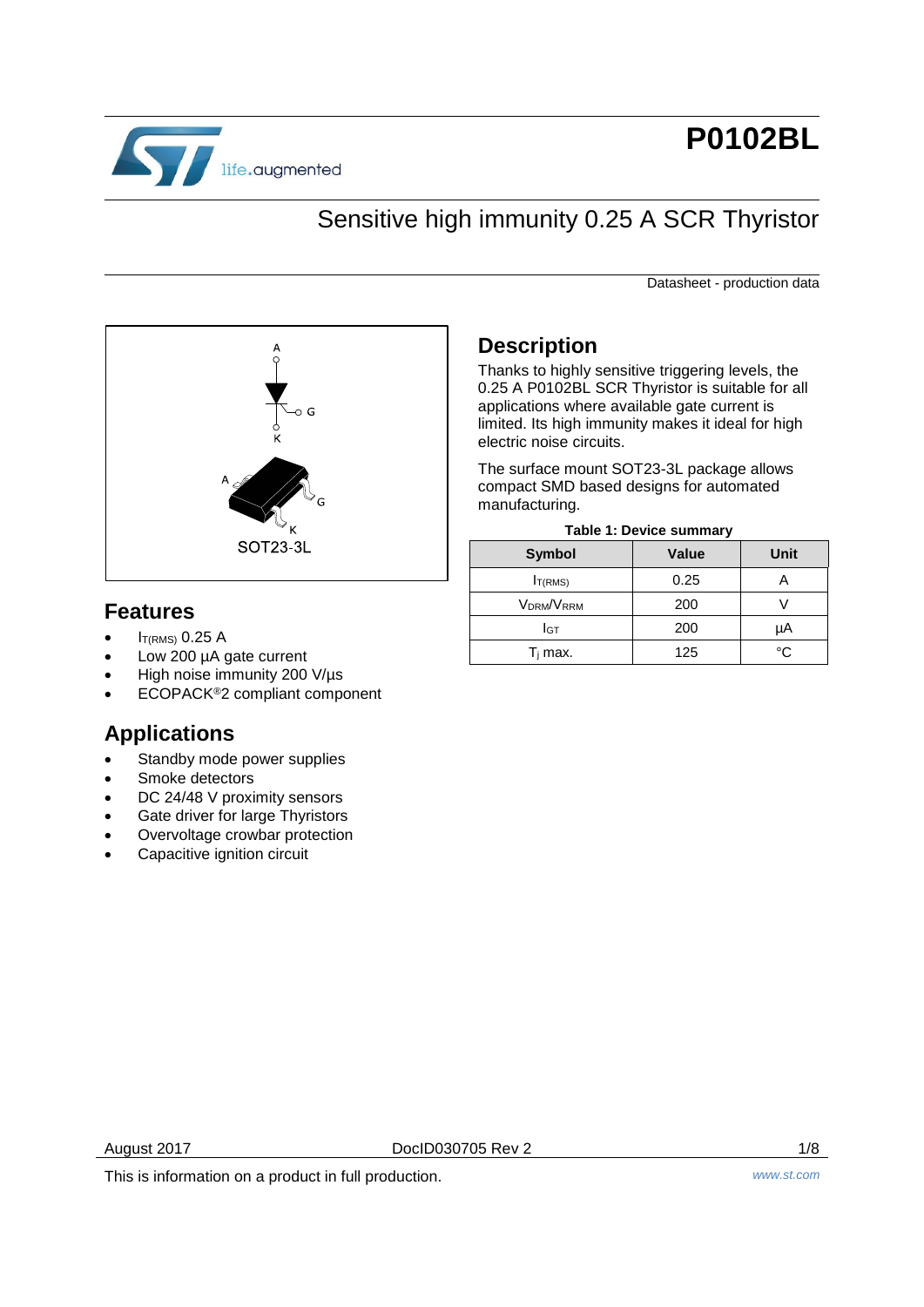# **1 Characteristics**

**Table 2: Absolute maximum ratings (limiting values), Tj = 25 °C unless otherwise specified**

| Symbol                                          | <b>Parameter</b>                                                                                                      |                 | <b>Value</b>      | <b>Unit</b> |           |
|-------------------------------------------------|-----------------------------------------------------------------------------------------------------------------------|-----------------|-------------------|-------------|-----------|
| I <sub>T(RMS)</sub>                             | RMS on-state current<br>$(180°$ conduction angle)                                                                     |                 |                   | 0.25        |           |
| $I_{T(AV)}$                                     | Average on-state current<br>(180 ° conduction angle)                                                                  |                 | $T_{amb}$ = 36 °C | 0.16        | A         |
|                                                 | Non repetitive surge peak on-state current                                                                            |                 | $t_{p} = 8.3$ ms  | 7           |           |
| <b>I</b> TSM<br>(T <sub>i</sub> initial = 25 °C |                                                                                                                       | $t_{p}$ = 10 ms | 6                 | A           |           |
| 1 <sup>2</sup> t                                | $l2t$ value for fusing                                                                                                | $t_{p}$ = 10 ms | 0.18              | $A^2$ s     |           |
| dl/dt                                           | Critical rate of rise of on-state<br>current<br>$f = 60$ Hz<br>$I_G = 2 \times I_{GT}$ , t <sub>r</sub> $\leq 100$ ns |                 | $T_i = 125 °C$    | 50          | $A/\mu s$ |
| <b>VDRM/VRRM</b>                                | Repetitive peak off-state voltage                                                                                     | $T_i = 125 °C$  | 200               | V           |           |
| Iсм                                             | Peak gate current<br>$t_p = 20 \mu s$                                                                                 |                 | $T_i = 125 °C$    | 0.5         | A         |
| $P_{G(AV)}$                                     | $T_i = 125 °C$<br>Average gate power dissipation                                                                      |                 |                   | 0.02        | W         |
| $T_{\text{stg}}$                                | Storage junction temperature range                                                                                    | $-40$ to $+150$ | °C                |             |           |
| $T_{\rm i}$                                     | Operating junction temperature                                                                                        | $-40$ to $+125$ | °C                |             |           |

**Table 3: Electrical characteristics (Tj = 25 °C unless otherwise specified)**

| <b>Symbol</b>         | <b>Test conditions</b>                                                                                |                | Value | <b>Unit</b> |           |
|-----------------------|-------------------------------------------------------------------------------------------------------|----------------|-------|-------------|-----------|
| Iст                   |                                                                                                       |                | Max.  | 200         | μA        |
| <b>V<sub>GT</sub></b> | $V_D = 12 V$ , R <sub>L</sub> = 140 $\Omega$                                                          |                | Max.  | 0.8         | V         |
| <b>V<sub>GD</sub></b> | $V_D = V_{DRM}$ , R <sub>L</sub> = 3.3 k $\Omega$ , R <sub>GK</sub> = 1000 $\Omega$<br>$T_i = 125 °C$ |                |       | 0.1         | V         |
| <b>V<sub>RG</sub></b> | $I_{RG} = 10 \mu A$                                                                                   |                |       | 8           | V         |
| Īн                    | $I_T$ = 50 mA, R <sub>GK</sub> = 1000 Ω                                                               |                |       | 6           | mA        |
| -lu                   | $I_G$ = 1.2 x $I_{GT}$ , R <sub>GK</sub> = 1000 Ω                                                     |                |       |             | mA        |
| dV/dt                 | $V_D = 67$ % $V_{DRM}$ , $R_{GK} = 1000 \Omega$                                                       | $T_i = 125 °C$ | Min.  | 200         | $V/\mu s$ |

## **Table 4: Static characteristics**

| <b>Symbol</b>          | <b>Test conditions</b>                                     |                | <b>Value</b> | Unit |           |
|------------------------|------------------------------------------------------------|----------------|--------------|------|-----------|
| <b>V</b> <sub>TM</sub> | $T_i = 25 °C$<br>$I_{TM} = 0.4$ A, $t_p = 380$ µs<br>Max.  |                |              |      | V         |
| V <sub>TO</sub>        | Threshold voltage                                          | $T_i = 125 °C$ | Max.         |      |           |
| R <sub>D</sub>         | Dynamic resistance                                         | $T_i = 125 °C$ | Max.         | 1000 | $m\Omega$ |
|                        |                                                            | $T_i = 25 °C$  |              |      | μA        |
| IDRM/IRRM              | $V_D = V_{DRM}$ ; $V_R = V_{RRM}$ , $R_{GK} = 1000 \Omega$ | $T_i = 125 °C$ | Max.         | 100  |           |

## **Table 5: Thermal parameters**

| <b>Symbol</b> | Parameter                                                        | Value | Unit |
|---------------|------------------------------------------------------------------|-------|------|
| $R_{th(i-a)}$ | Junction to ambient (Mounted on FR4 with recommended pad layout) | 400   | °C/W |

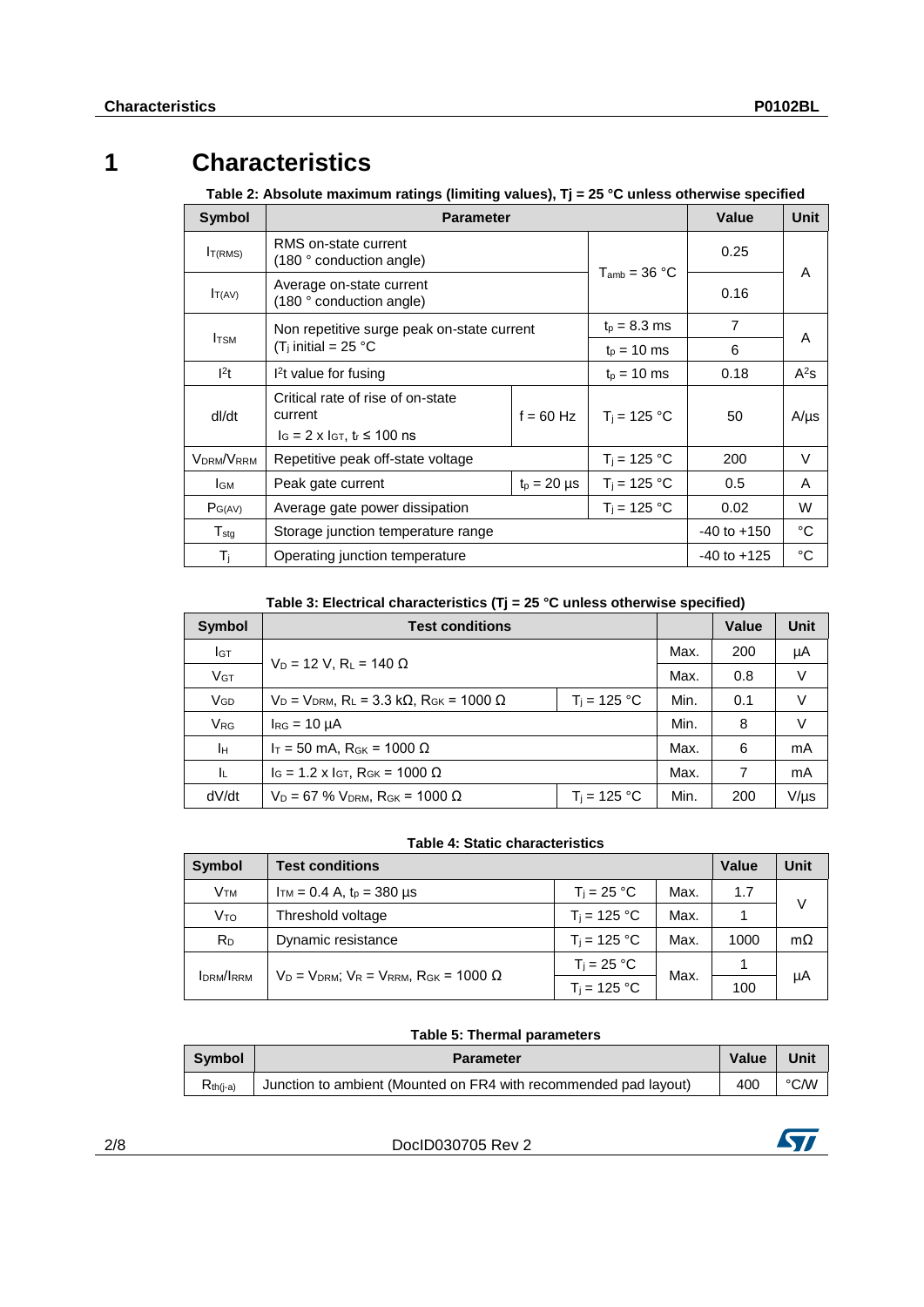57







DocID030705 Rev 2 3/8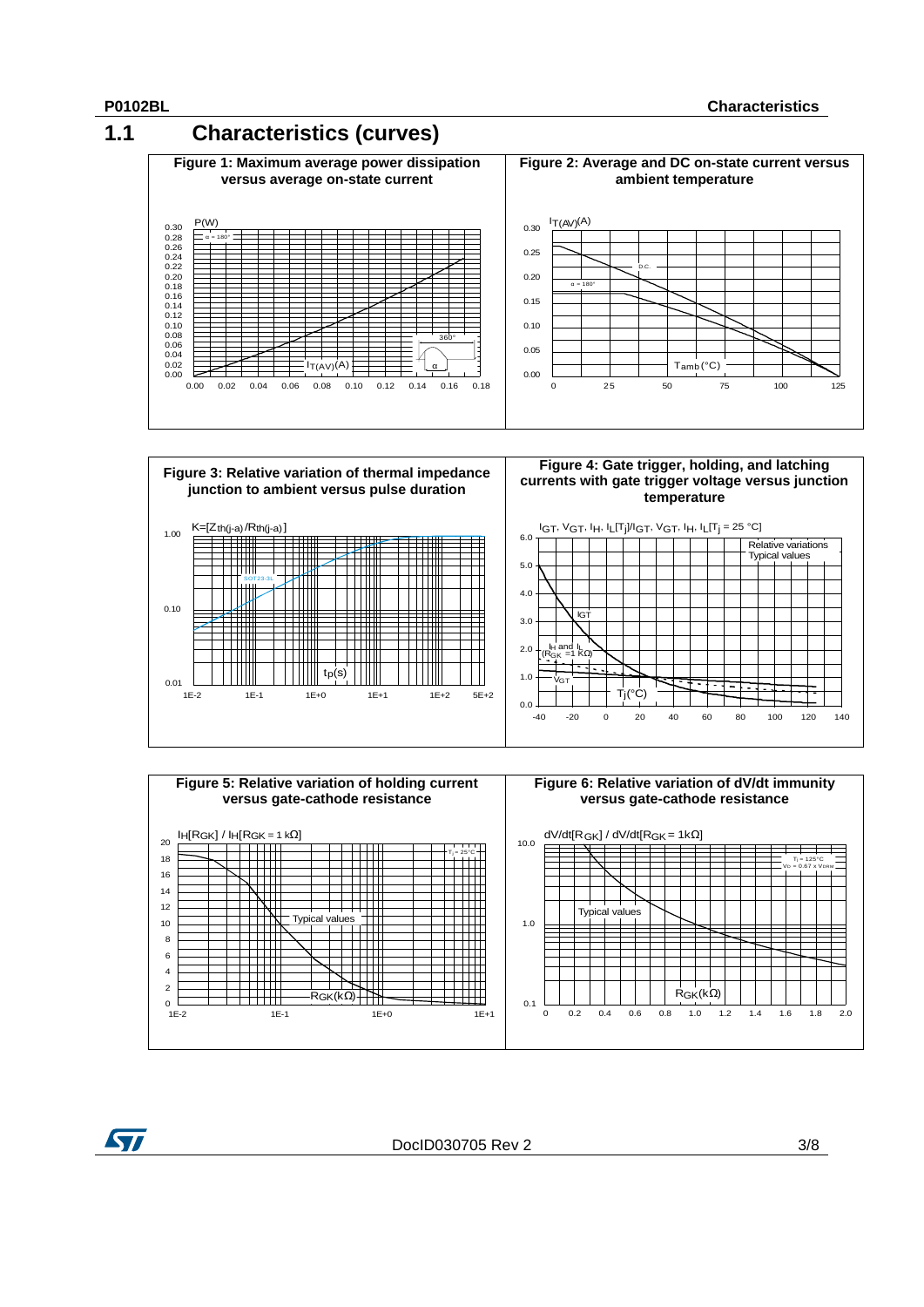#### **Characteristics P0102BL**







4/8 DocID030705 Rev 2

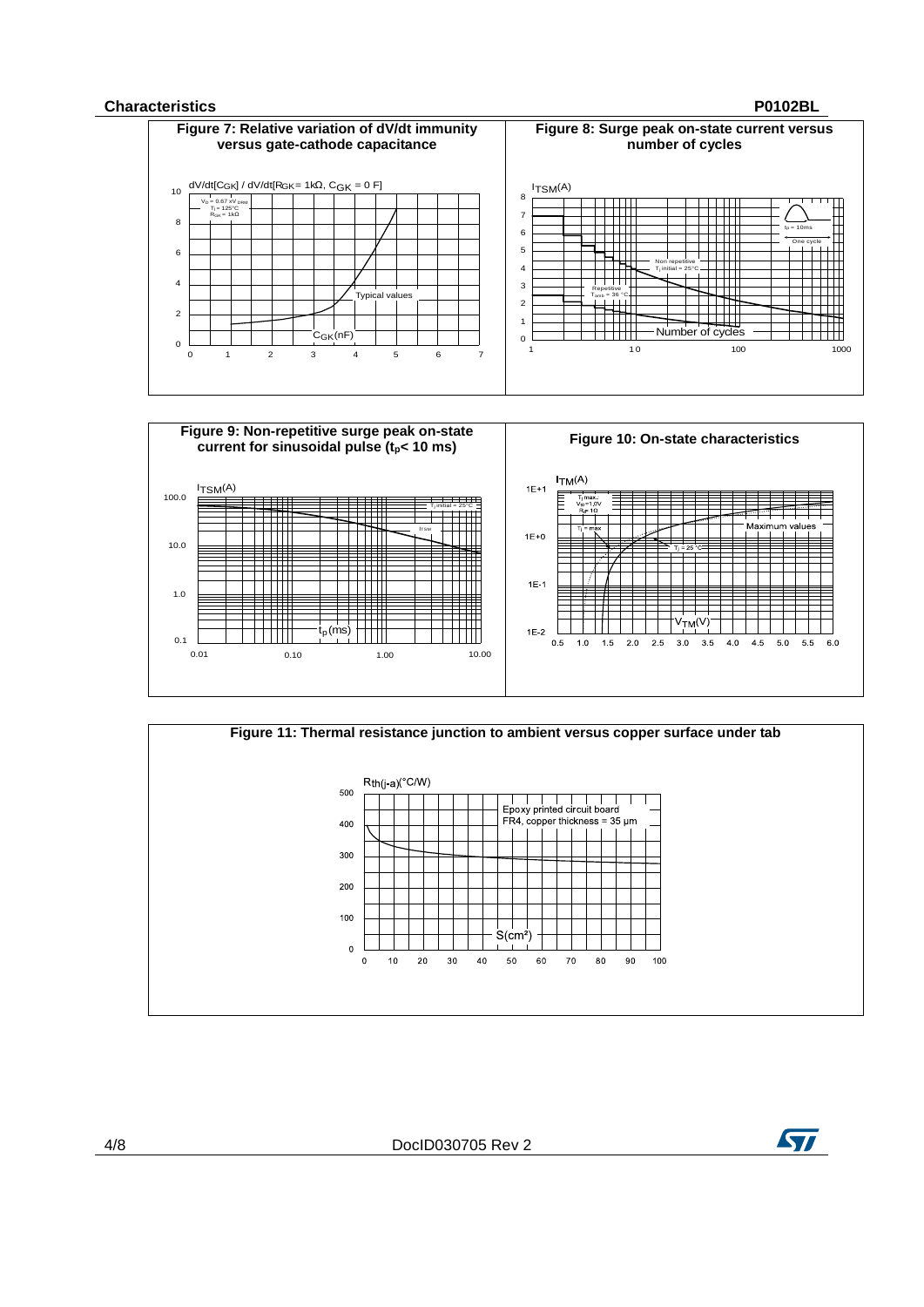# **2 Package information**

In order to meet environmental requirements, ST offers these devices in different grades of ECOPACK® packages, depending on their level of environmental compliance. ECOPACK® specifications, grade definitions and product status are available at: *www.st.com*. ECOPACK® is an ST trademark.

- Lead-free package
- Halogen free molding resin
- Epoxy meets UL94, V0

## **2.1 SOT23-3L package information**



This package drawing may slightly differ from the physical package. However, all the specified dimensions in the following table are guaranteed.

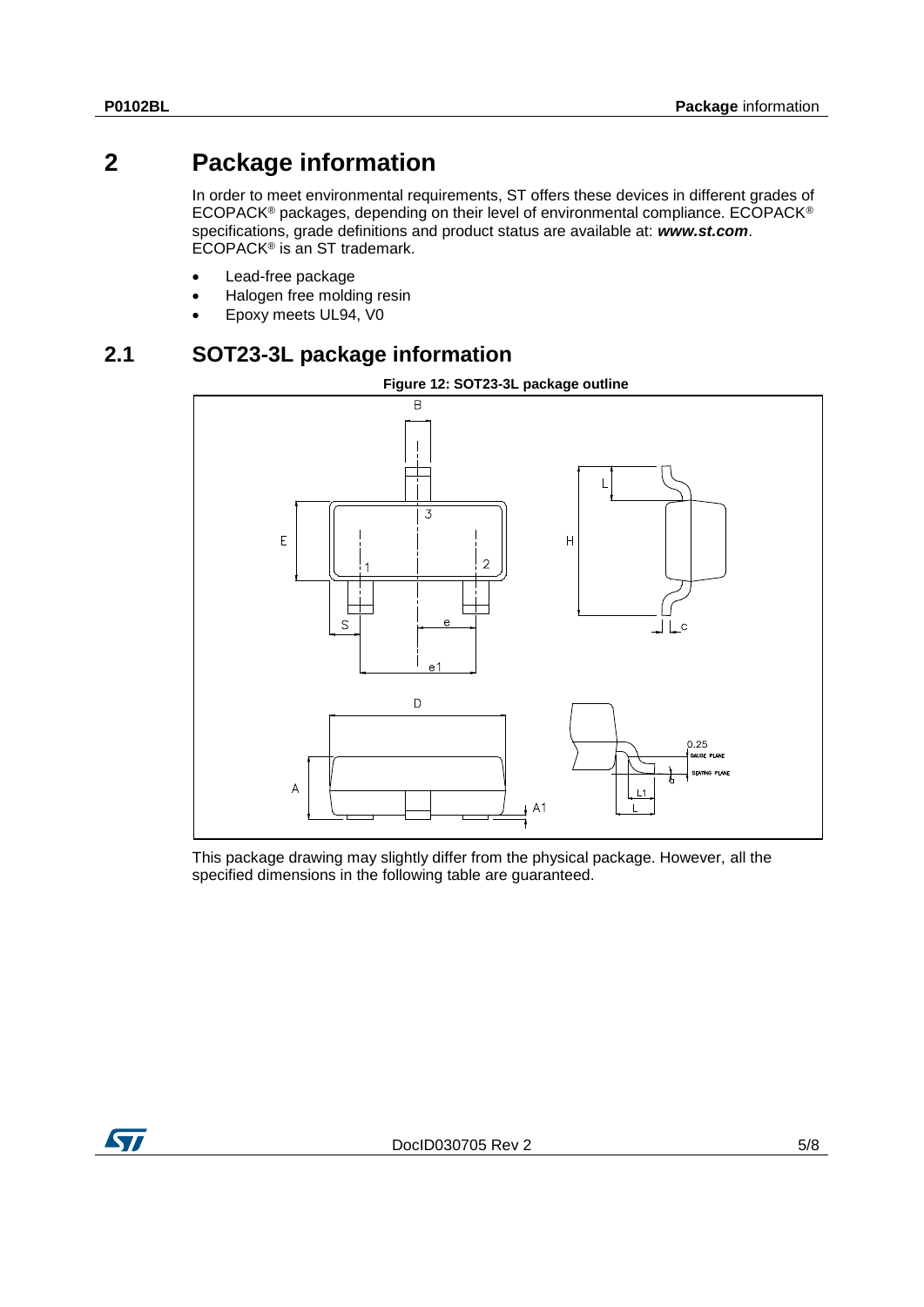## **Package** information **P0102BL**

**Table 6: SOT23-3L package mechanical data**

|             |             |                    |             | <b>Dimensions</b> |              |             |
|-------------|-------------|--------------------|-------------|-------------------|--------------|-------------|
| Ref.        |             | <b>Millimeters</b> |             |                   | Inches $(1)$ |             |
|             | Min.        | Typ.               | Max.        | Min.              | Typ.         | Max.        |
| A           | 0.89        |                    | 1.40        | 0.0350            |              | 0.0551      |
| A1          | 0.00        |                    | 0.10        | 0.0000            |              | 0.0039      |
| B           | 0.30        |                    | 0.51        | 0.0118            |              | 0.0201      |
| $\mathbf C$ | 0.085       |                    | 0.18        | 0.0033            |              | 0.0071      |
| D           | 2.75        |                    | 3.04        | 0.1083            |              | 0.1197      |
| е           | 0.85        |                    | 1.05        | 0.0335            |              | 0.0413      |
| e1          | 1.70        |                    | 2.10        | 0.0669            |              | 0.0827      |
| E           | 1.20        |                    | 1.75        | 0.0472            |              | 0.0689      |
| Н           | 2.10        |                    | 3.00        | 0.0827            |              | 0.1181      |
| L           |             | 0.60               |             |                   | 0.0236       |             |
| S           | 0.35        |                    | 0.65        | 0.0138            |              | 0.256       |
| L1          | 0.25        |                    | 0.55        | 0.0098            |              | 0.0217      |
| a           | $0^{\circ}$ |                    | $8^{\circ}$ | $0^{\circ}$       |              | $8^{\circ}$ |

## **Notes:**

<span id="page-5-0"></span>(1)Dimension in inches are given for reference only.



### **Figure 13: SOT23-3L footprint in mm**

This drawing may not be in scale; however, all the specified dimensions are guaranteed.

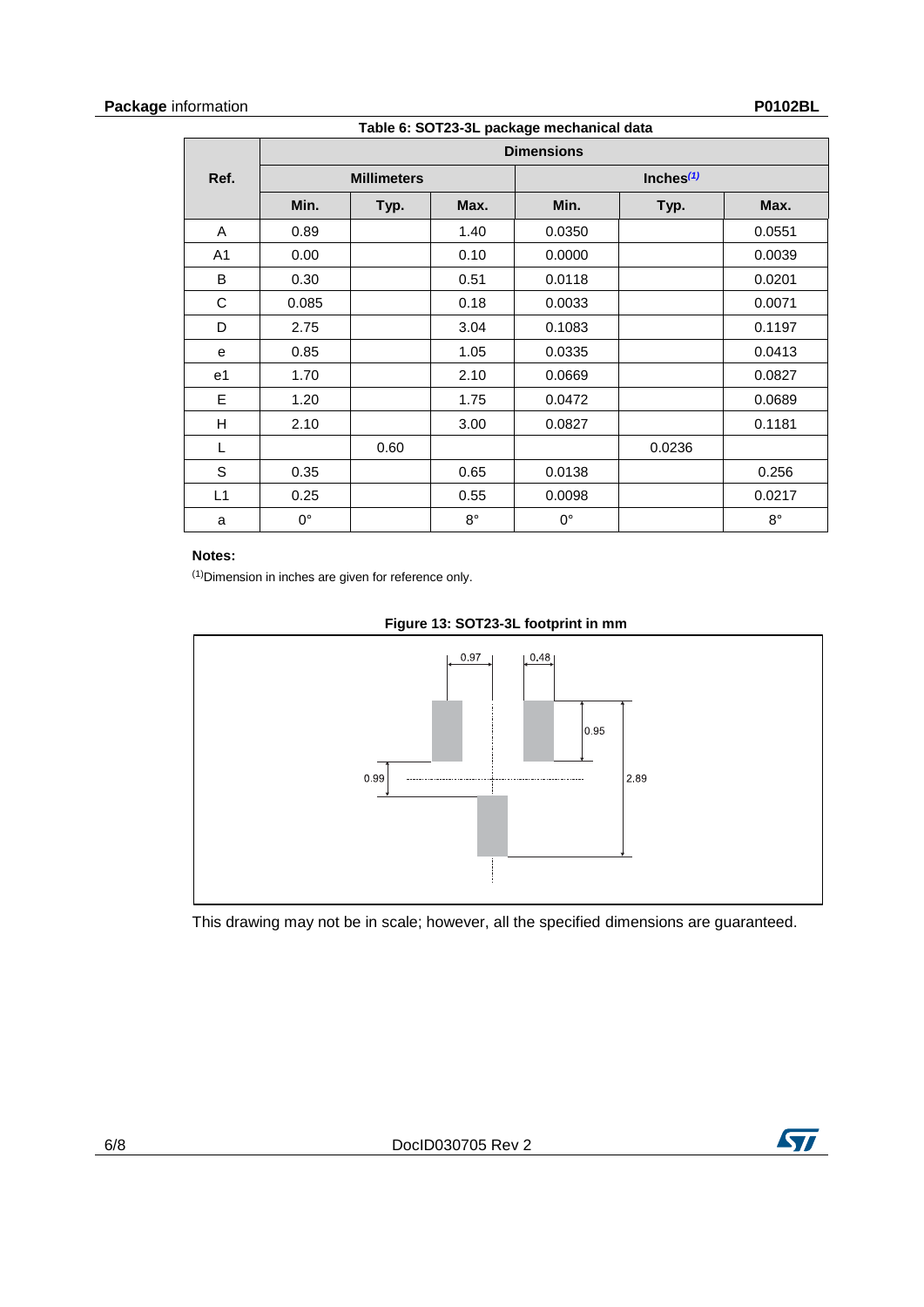# **3 Ordering information**

| Series                               | $P =$ sensitive SCR, high immunity                      | P01 02 B L | $-5AA4$ |  |
|--------------------------------------|---------------------------------------------------------|------------|---------|--|
| Gate sensitivity<br>$02 = 200 \mu A$ |                                                         |            |         |  |
| Voltage<br>$B = 200 V$               |                                                         |            |         |  |
| Package<br>$L =$ SOT23-3L            |                                                         |            |         |  |
|                                      | Delivery mode (Packing)<br>$5AA4 = Tape$ and reel $7$ " |            |         |  |
|                                      |                                                         |            |         |  |

## **Figure 14: Ordering information scheme**

#### **Table 7: Ordering information**

| Order code   | <b>Marking</b>   | Package               | Weiaht             | Base gty. | Delivery mode    |
|--------------|------------------|-----------------------|--------------------|-----------|------------------|
| P0102BL 5AA4 | P <sub>2</sub> B | SOT <sub>23</sub> -3L | $0.01 \; \text{a}$ | 3000      | Tape and reel 7" |

# **4 Revision history**

#### **Table 8: Document revision history**

| <b>Date</b> | <b>Revision</b> | <b>Changes</b>                 |
|-------------|-----------------|--------------------------------|
| 05-Jun-2017 |                 | Initial release.               |
| 09-Aug-2017 |                 | Updated drawing in cover page. |